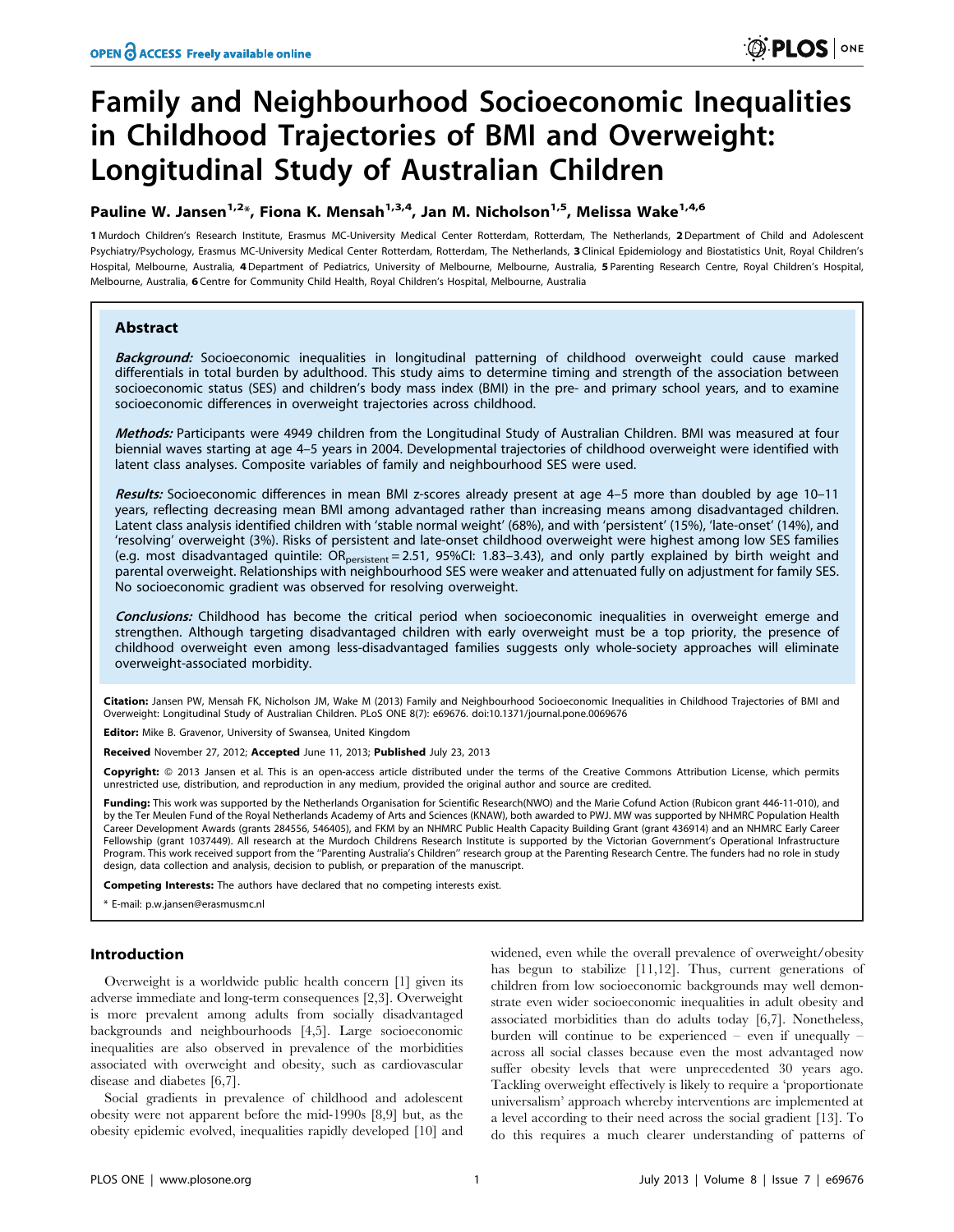disproportionate need across the SES gradient, showing not only when in life socioeconomic inequalities in overweight emerge, but also how and why they persist during childhood.

Large British and Canadian studies have recently observed socioeconomic differentials in overweight beginning to emerge early in childhood, widening until late childhood [14,15], then remaining stable over the adolescent years [16]. Four American [17–19] and Canadian [20] studies, focusing on *heterogeneity* as opposed to timing of children's growth patterns, have identified distinct weight trajectories across childhood, either based on continuous BMI or overweight status. Common to all four studies was a 'late-onset overweight' trajectory, characterized by children gradually becoming overweight during childhood [17–20], while two studies [17,19] also identified an 'early onset of persistent overweight' trajectory. Various indicators of low family SES, e.g. low parental education and insufficient income, were identified as risk factors for both trajectories, particularly late-onset overweight  $[17–20]$ .

However, there remain a number of important unknowns. These studies examined family but not neighbourhood disadvantage [17–20], while investigation of both might clarify the nature of disadvantage that impacts most on unhealthy weight trajectories. Family SES influences children's direct eating environment, life-styles and daily routines via intergenerational transmission of health behaviours and eating habits [21,22]. Arguably, disadvantaged neighbourhoods influence weight in different ways, for instance by availability and accessibility of services and facilities [23]. Furthermore, inequalities may continue to evolve rapidly as more advantaged individuals and communities adapt to limit the 'obesogenicity' of their own environments, thereby increasing and entrenching gradients adversely affecting the disadvantaged. If this is the case, we should begin to see 'resolving early overweight' trajectories that cluster within the most advantaged. Finally, it remains unclear whether observed gradients persist over and above contributions of key known intermediaries – like parental anthropometry  $[4,5,24]$  and children's birth weight  $[25,26]$  – that themselves show strong social patterning and associations with overweight.

The nationally-representative Longitudinal Study of Australian Children [27] offers an ideal opportunity to address these important evidence gaps for a contemporary cohort. Four biennial assessments of measured BMI are available for children born in 1999–2000, well after the obesity epidemic was established and socioeconomic gradients started to become apparent. Children were aged 4–5 years at the start of the study and 10–11 years at follow-up. This is an important period from both a clinical and public health perspective. At the individual level, prediction of adult BMI from BMI in childhood is weak for toddler and early childhood BMI, but becomes much stronger with increasing age [28,29]. At the population level, the first point of systematic BMI screening/surveillance in many countries is close to the transition to primary school at around age 5 years [30,31]. Thus, understanding how socioeconomic status affects typical BMI trajectories children follow from that age could influence public health responses to these population surveillance data.

In this paper, we first investigate how the cross-sectional SES-BMI association develops during the pre- and primary-school period. In line with the British and Canadian findings [14,15]. we hypothesized that the cross-sectional association between family and neighbourhood SES and BMI already reported to emerge by age 4–5 years in these Australian children [32] would persist and strengthen by age 10–11 years. Our second aim is to examine whether family and neighbourhood SES predict weight trajectories across childhood, as identified with latent class analysis. We present findings for trajectories based on a variety of BMI classifications (overweight, obesity, raw BMI, and BMI z-scores), to explore the robustness of any BMI-SES associations and to facilitate cross-cohort comparisons (often precluded between earlier papers by different choices of BMI classification). Moreover, as latent class analysis groups children on the basis of statistical similarity and thus can be influenced by the format of provided variables, classifying children based on different BMI measures has the potential to produce different classifications with different clinical and public health meaning. We expected that family and neighbourhood SES are independently associated with unhealthy weight trajectories throughout childhood, and that part of this relationship is explained by parental anthropometry and the child's birth weight.

## Methods

#### Study Population

This study was conducted using data from Waves 1 to 4 of the Longitudinal Study of Australian Children (LSAC) [27]. Participants (n = 4983) were aged 4–5 years when recruited in 2004, and  $10-11$  years (n = 4169, 84% retention) at Wave 4 of data collection in 2010. Data were collected every two years with direct anthropometric measurements and parental questionnaires.

Cross-sectional analyses were conducted in children with complete data on both BMI and SES within a wave. Longitudinal analyses were conducted in 4949 children, having excluded participants without BMI data in any of the four waves  $(n = 16)$ and those without information on SES in Wave 1 ( $n = 18$ ).

#### Ethics Statement

This study was conducted in accordance with the principles expressed in the World Medical Association Declaration of Helsinki and has been approved by the Australian Institute of Family Studies Ethics Committee. Parents or legal guardians provided written informed consent for their participating child at the first wave of data collection.

#### Measures

Body mass index. During home visits at each wave, interviewers measured children's weight and height using standardized equipment and procedures. After converting BMI (kg/m<sup>2</sup> ) into age- and gender-specific z-scores (BMIz) [33], children were classified as 'normal weight' (including underweight) or 'overweight' (including obesity) by International Obesity Task Force criteria [34].

Socioeconomic status. At each wave, LSAC releases composite indicators of family and neighbourhood SES, both of which were categorized into internal quintiles ranging from 20% most disadvantaged to 20% most advantaged families. These composite variables have been validated against other proxies of socioeconomic disadvantage and were associated with adverse outcomes that are often highly socially patterned [35–38]. The family SES variable is a standardized summary measure (mean  $= 0$ , SD  $= 1$ ) of parent reports of equivalised annual family income, years of education, and current or most recent occupational status [35]. Neighbourhood SES is determined by linking the Socioeconomic Indexes for Areas disadvantage index with families' most recent postcode of residence [36]. This census-based index (national mean =  $1000$ , SD =  $100$ , higher values represent greater advantage) is derived from a variety of social and economic characteristics of individuals within defined geographical areas (about 250 urban dwellings) including country of birth, educational level, employment status, and car and home ownership. It thus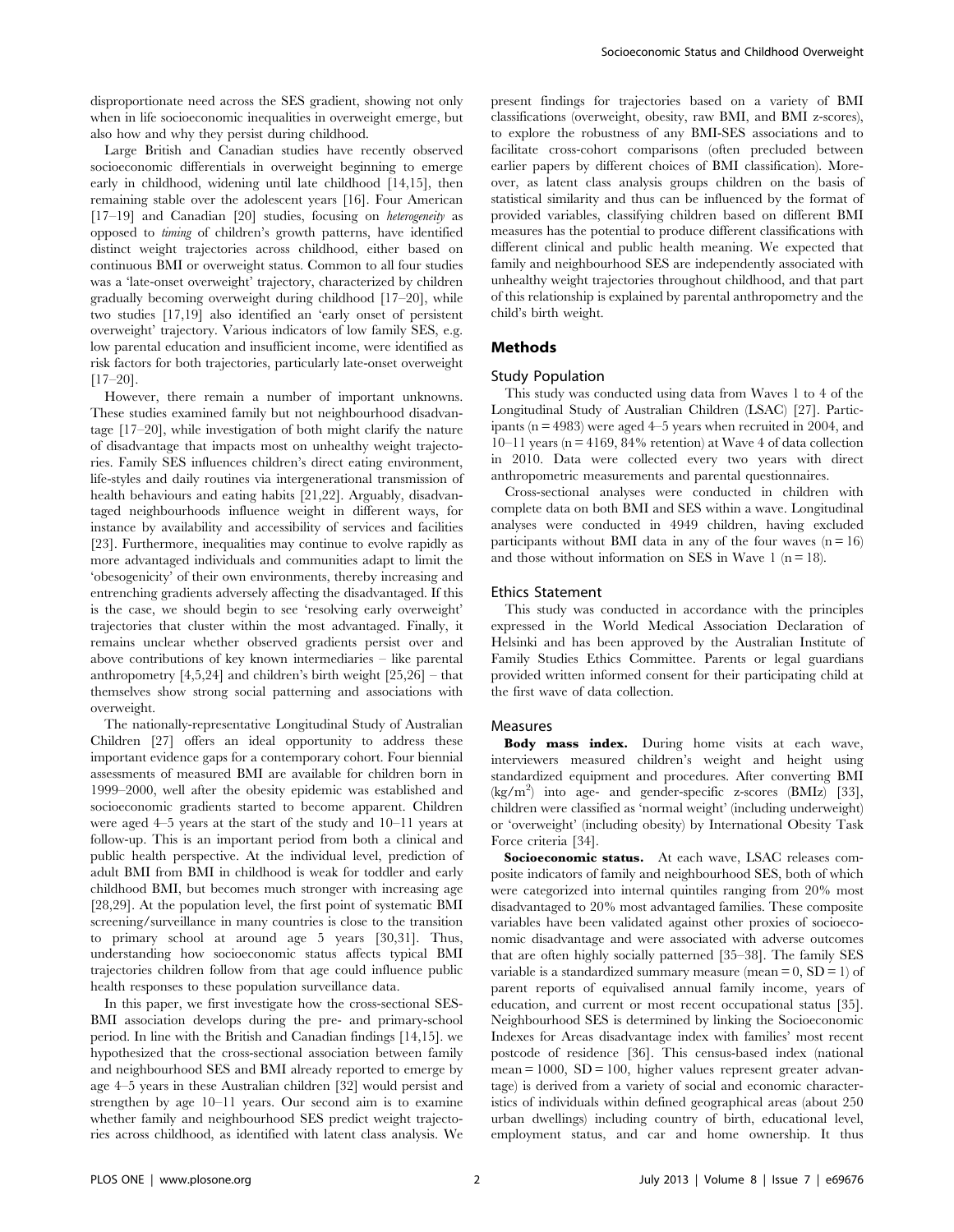summarises the SES of every individual in a neighbourhood, though does not tap into more 'global' neighbourhood characteristics such as convenience stores, parks and safety.

Covariates. Children's Indigenous status and whether any language other than English is spoken at home were considered as possible confounders, given their links with children's weight status [32]. To determine whether any observed gradients were robust to known mediators of childhood overweight, children's birth weight and self-reported parental BMI (non-overweight, overweight, obese) were included in separate regression models. Information on covariates was obtained by parental questionnaires.

#### Statistical Analysis

Survey weights taking account of differential non-response (cross-sectional and longitudinal analyses) and sample attrition (longitudinal analyses) were applied in all analyses [39]. Crosssectional associations between family or neighbourhood SES quintiles and children's BMIz at each wave were assessed with linear regression analyses (aim 1). Tests of interaction were conducted to assess whether trends in BMI by age differed between SES quintiles. All analyses were adjusted for confounders.

Next, trajectories of childhood overweight from Wave 1 to 4 were identified by latent class analysis using Mplus version 5 [40]. With this technique children were grouped based on repeated measures of BMI dichotomized into normal weight and overweight, our primary BMI classification for this paper. Estimation was by maximum likelihood with robust standard errors, taking account of missing data by inferring on the basis of available measures. Only children with missing BMI data in all waves were excluded. The number of 'latent classes' was determined on the basis of the minimum Bayesian Information Criterion and significant Lo-Mendell-Rubin Likelihood Ratio Test. To account for uncertainty in latent classes, conditional probabilities of group membership provided by Mplus were used to create 50 imputed datasets of group membership [41] which were analyzed with the multiple imputation and survey design facilities of STATA 11.0 (Stata Corporation, College Station, Texas).

To examine socioeconomic differences in the four identified trajectories of childhood weight status (aim 2), we conducted multinomial logistic regression analyses to calculate odds ratios (ORs) for overweight trajectory membership (reference: stable normal weight) per family or neighbourhood SES quintile as measured in Wave 1. Three different models are presented: (1) adjusted for confounding variables; (2) model 1 further adjusted for birth weight and parental BMI as potential mediators; and (3) model 2 including family and neighbourhood SES simultaneously, to obtain SES effect estimates independent of each other. For missing values in maternal ( $n = 376$ ) and paternal BMI ( $n = 1182$ ), a missing category was added. Missing values in birth weight (n = 81) were replaced by the sample mean value.

Finally, we re-ran the latent class analyses for (b) trichotomized BMI, (c) continuous BMI raw scores, and (d) continuous BMIz, then repeated the multinomial logistic regression analyses for each of these categorizations to examine socioeconomic differences in trajectories of obesity, raw BMI and BMIz respectively.

## Results

BMI data were available for 4934 children in Wave 1, 4423 children in Wave 2, 4289 children in Wave 3 and 4018 children in Wave 4. In nearly all waves, data on BMI were more often missing among children of families or neighbourhoods with a low socioeconomic status (*P*-values in all waves  $\leq 0.05$ , except in Wave 1 P-value = 0.14). In total, 3737 children had BMI data at all four waves, 582 at three waves, 295 at two waves, and 335 at one wave.

Of all children included in the analyses, 51% were boys, and 4% and 11% had Indigenous and non-English speaking backgrounds respectively. At Wave 1 when children were 4–5 years old, the majority (80%) were normal weight, 15% overweight, and 5% obese. By age 10–11 years, percentages of children with overweight or obesity increased to 20% and 6%, respectively. Mean neighbourhood SES was  $1011$  (SD = 59, range: 660–1160), slightly higher than the national population mean of 1000 [42] (ttest  $= -7.7$ ,  $P<0.001$ ). Children of the most disadvantaged as compared to the most advantaged socioeconomic backgrounds weighed on average 81 grams less at birth  $(95\% CI: -136, -27)$ and their parents were more likely to be obese  $(OR<sub>mothers</sub> = 4.18,$ 95%CI: 3.10, 5.70; ORfathers= 2.03, 95%CI: 1.49, 2.77).

Cross-sectional analyses showed that mean BMIz was markedly higher for children of low socioeconomic families (Table 1; P for SES trend  $\leq 0.001$  at every age). Strikingly, in the most advantaged quintile, mean BMIz fell sharply with age from 0.47 at age 4–5 years to 0.19 by age 10–11 years. In the most disadvantaged quintile, mean BMIz started high (0.65 at age 4–5), decreased only little thereafter, and rose again between ages 8–9 and 10–11 years. Therefore, strong cross-sectional gradients by disadvantage quintiles already present at age 4–5 years strengthened with time. Cross-sectional findings for neighbourhood disadvantage, although less striking, were also statistically strong from age  $6-7$  years in the  $4<sup>th</sup>$  and  $5<sup>th</sup>$  quintiles.

Mean BMI trajectories from age 4–5 to 10–11 years are presented for the four separate latent class categorizations in Figures 1a–d. The number of trajectories differed depending on how weight was defined (model fit indices for latent class analyses are summarized in Table S1). All four models identified a 'stable normal' BMI category, as well as two distinct trajectories of children with a high BMI: one labelled 'late-onset overweight' (or 'moderately rising'), the other 'persistent overweight/obese' (or 'high rising'). Trajectories based on overweight status (Figure 1a) included a distinct 'resolving overweight' category comprising 3% of the population, not identified in the other groupings, characterized by relatively high BMI at age 4 that resolved into normal BMI by late childhood. Finally, trajectories based on BMIz also yielded two trajectories of children with 'stable low' or 'stable very low BMI' (Figure 1d). Table 2 shows that the prevalence of all high BMI and overweight trajectory classes gradually increased with lowering family and neighbourhood SES quintiles.

For our primary classification (Figure 1a), Table 3 shows that higher levels of family disadvantage were associated with progressively higher risks of persistent and late-onset overweight (model 1:  $P$  for trend  $\leq 0.001$  for both trajectories; e.g. ORpersistent= 2.51, 95% CI: 1.83, 3.43). Additional adjustment for birth weight and parental BMI as potential mediators of the SES-BMI association (Model 2) and for neighbourhood disadvantage (Model 3) attenuated but did not eliminate the effect estimates. Attenuation from model 1 to 2 was mostly due to parental BMI, whereas birth weight explained little of the SES-BMI relationship. ORs for neighbourhood disadvantage were similar in pattern to family SES but smaller (Model 1), attenuated to non-significance with parent BMI and birth weight (Model 2), and virtually disappeared with the addition of family SES (Model 3). SES did not predict resolving overweight ( $P$  for trend = 0.38 for family SES, and 0.40 for neighbourhood SES).

Figure 2 graphically displays the associations between SES and the identified trajectories for all four latent class categorizations; full analyses for trichotomized BMI (Figure 2b), BMI raw scores (Figure 2c) and BMIz (Figure 2d) are detailed in tables S2, S3 and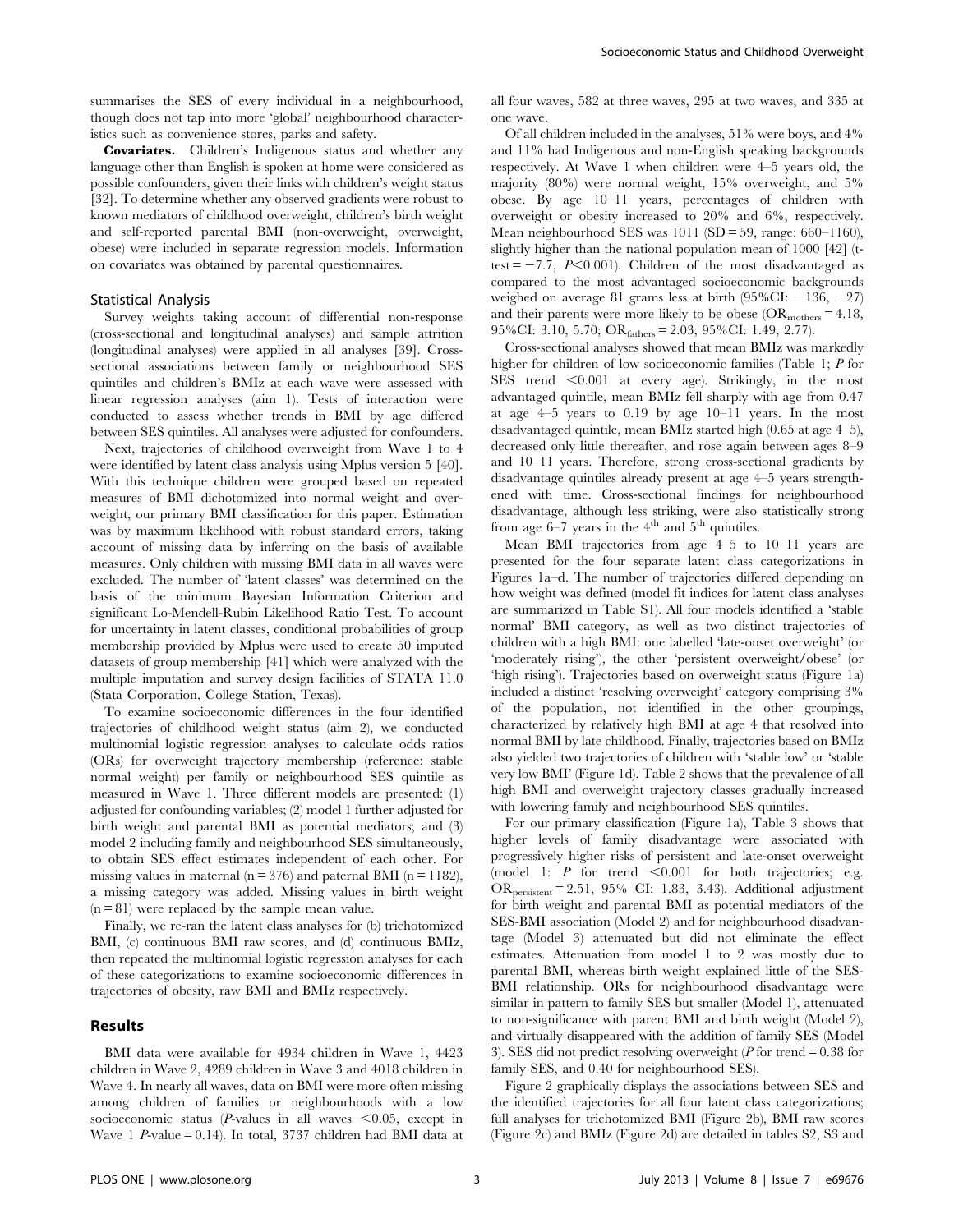|                                                                                                                                                                                                                                                                  |                    | Mean BMIz per quintile (SE) |                          | Mean difference in BMIz compared to most advantaged SES quintile® |                          |                      |                |
|------------------------------------------------------------------------------------------------------------------------------------------------------------------------------------------------------------------------------------------------------------------|--------------------|-----------------------------|--------------------------|-------------------------------------------------------------------|--------------------------|----------------------|----------------|
| c<br>Age (years)                                                                                                                                                                                                                                                 | Most advantaged    | Most disad-<br>vantaged     | 2 <sup>nd</sup> quintile | 3rd quintile                                                      | 4 <sup>th</sup> quintile | Most disadvantaged   | Pfor SES trend |
|                                                                                                                                                                                                                                                                  |                    |                             | <b>B</b> (95% CI)        | $(95%$ CI                                                         | <b>[</b> (95% Cl)        | <b>[</b> 95% Cl      |                |
| Family SES                                                                                                                                                                                                                                                       |                    |                             |                          |                                                                   |                          |                      |                |
| 4917<br>$4 - 5$                                                                                                                                                                                                                                                  | 0.47(0.03)         | 0.65 (0.04)                 | $0.00 (-0.09, 0.08)$     | $0.08 (-0.01, 0.17)$                                              | $0.12$ (0.03, 0.21)      | 0.17(0.07, 0.27)     | 0.001          |
| 4417<br>$6 - 7$                                                                                                                                                                                                                                                  | 0.26(0.03)         | 0.49 (0.04)                 | $0.05 (-0.04, 0.14)$     | 0.18(0.08, 0.28)                                                  | $0.17$ (0.07, 0.27)      | 0.23(0.13, 0.33)     | < 0.001        |
| 4285<br>$8 - 9$                                                                                                                                                                                                                                                  | 0.23(0.03)         | 0.57 (0.05)                 | $0.07 (-0.02, 0.16)$     | 0.18(0.08, 0.27)                                                  | $0.26$ (0.16, 0.36)      | 0.33(0.22, 0.44)     | 0.001          |
| 3838<br>$10 - 11$                                                                                                                                                                                                                                                | 0.19 (0.04)        | 0.63 (0.05)                 | $0.10$ (0.00, 0.20)      | 0.24(0.14, 0.33)                                                  | 0.24(0.14, 0.35)         | 0.44(0.32, 0.56)     | < 0.001        |
| P for interaction<br>$(Age*SES)^b$                                                                                                                                                                                                                               |                    |                             | 0.08                     | 0.01                                                              | 0.01                     | < 0.001              |                |
| Neighbourhood SES                                                                                                                                                                                                                                                |                    |                             |                          |                                                                   |                          |                      |                |
| $4 - 5$                                                                                                                                                                                                                                                          | 0.48(0.04)<br>4934 | 0.59 (0.04)                 | $0.04 (-0.07, 0.16)$     | $0.08 (-0.02, 0.19)$                                              | $0.07 (-0.04, 0.18)$     | $0.10 (-0.01, 0.22)$ | 0.08           |
| 4423<br>$6 - 7$                                                                                                                                                                                                                                                  | 0.26(0.03)         | 0.49 (0.04)                 | $0.08 (-0.02, 0.19)$     | $0.07 (-0.03, 0.17)$                                              | $0.20$ $(0.11, 0.29)$    | 0.22(0.12, 0.33)     | < 0.001        |
| 4289<br>$8-9$                                                                                                                                                                                                                                                    | 0.29(0.04)         | 0.52 (0.04)                 | $0.06 (-0.04, 0.16)$     | $0.03 (-0.07, 0.13)$                                              | 0.21(0.11, 0.31)         | 0.23(0.12, 0.33)     | 0.001          |
| 4017<br>$10 - 11$                                                                                                                                                                                                                                                | 0.26(0.04)         | 0.51 (0.04)                 | $0.07 (-0.04, 0.18)$     | $0.09 (-0.02, 0.20)$                                              | 0.24(0.13, 0.35)         | 0.25(0.14, 0.36)     | < 0.001        |
| P for interaction<br>$(Age*SES)^b$                                                                                                                                                                                                                               |                    |                             | 0.77                     | 0.80                                                              | 0.02                     | 0.08                 |                |
| Interaction test for differential trend in BMI by age compared to most advantaged quintile.<br><sup>a</sup> Adjusted for Indigenous and non-English speaking background.<br>Footnotes. Significant differences in bold.<br>doi:10.1371/journal.pone.0069676.t001 |                    |                             |                          |                                                                   |                          |                      |                |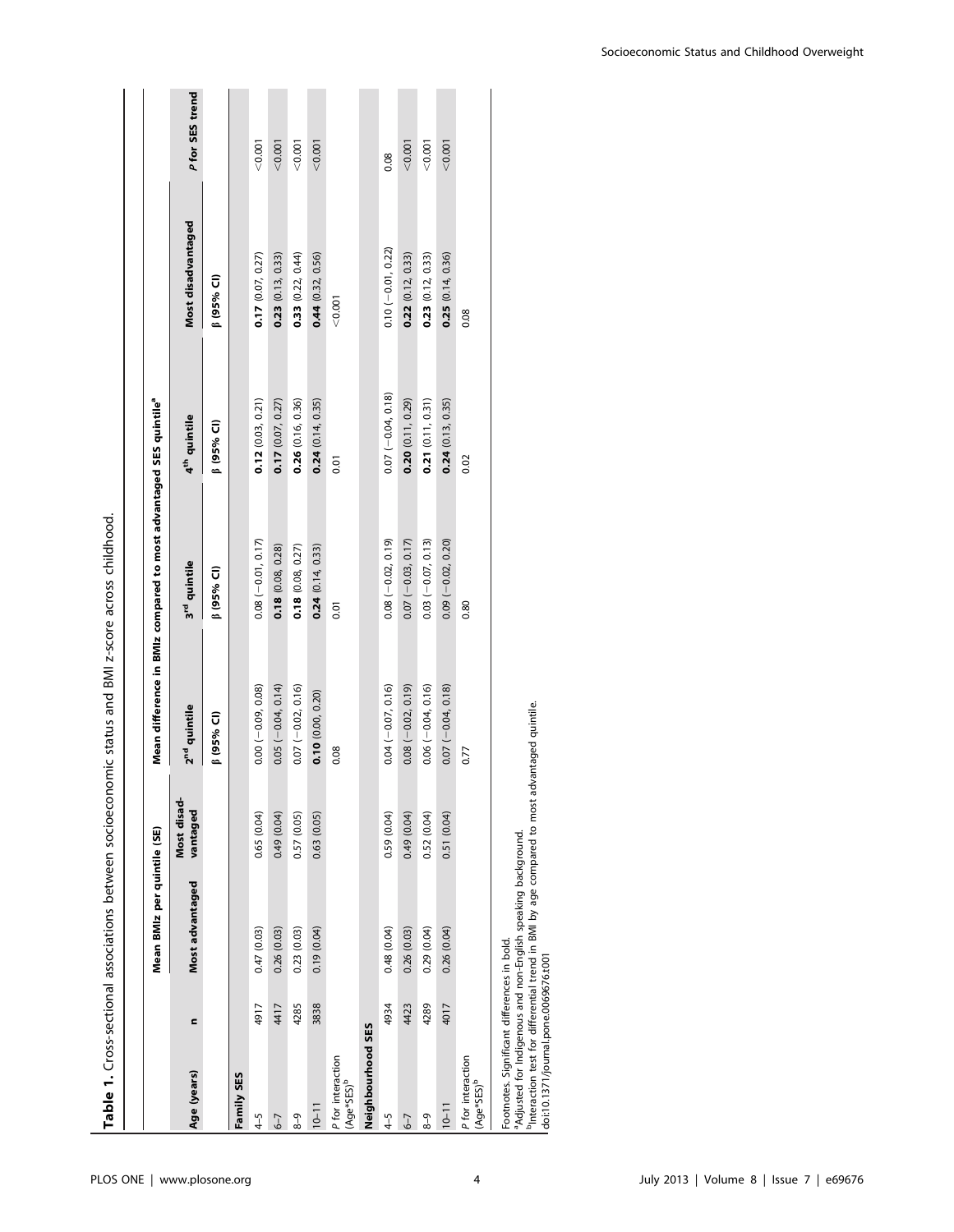

Figure 1. Mean BMI trajectories from age 4–5 to 10–11 years of different latent classes. doi:10.1371/journal.pone.0069676.g001

S4. All showed similar patterns of large socioeconomic inequalities in rising BMI across childhood. Most strikingly, Figure 2b shows that the most disadvantaged children were nearly four times more likely to be in the 'persistent obesity' trajectory than the most advantaged  $(OR = 3.92, 95\% \text{ CI: } 2.47, 6.22)$ ; recall that this trajectory was characterized by an average BMI of around 20 at age 4–5 increasing to 27 at age 10–11 years. Noteworthy is also the lack of a socioeconomic gradient in childhood trajectories of stable (very) low BMI.

#### Discussion

In this contemporary population-based cohort of Australian children, we showed that socioeconomic differences in high BMI already present at age 4–5 years not only persisted but had more than doubled by age 10–11 years, confirming and extending findings from other countries [14,15]. These results were robust across different longitudinal BMI classifications and, collectively, suggest that childhood has now become the critical period during which the SES-BMI association is established. The most striking socioeconomic gradients were seen for children whose high BMI had already developed by the preschool years then rapidly increased; however, disadvantaged children were also more likely to follow a trajectory of overweight that first developed in middle childhood.

Intriguingly, this striking pattern of entrenching socioeconomic inequalities across middle childhood appeared to reflect two complementary longitudinal influences: decreasing mean BMI in the more advantaged, coupled with simultaneously worsening rates of overweight in the more disadvantaged. Thus, the high mean BMI of 0.47 evident at age 4–5 years in the most advantaged quintile lessened steadily with age to reach 0.2 by

10–11 years – approaching mean levels not seen since the normative populations of the 1960–90s [33]. Simultaneously, at the extreme of the BMI distribution, risks of persistent and developing overweight and obesity in the most disadvantaged children were significantly higher as opposed to socially advantaged children. We suggest that examining factors underlying the decreases in mean BMI among children of the most advantaged families may prove as informative for future prevention and intervention strategies as focusing on risk factors for overweight among socially-disadvantaged children.

A further novel finding [17–20] was that, while both family and neighbourhood social gradients were apparent in these trajectories, the neighbourhood SES associations were smaller, had plateaued by age 6–7 years, and attenuated fully once family SES was accounted for. This contrasts with our earlier cross-sectional findings for these same children at age 4 years [32], suggesting that neighbourhood characteristics such as safety and availability of playgrounds and parks – known to be associated with overweight in children [23] – may become relatively less important once children commence school. School and neighbourhood attributes relating to obesity are not well captured in the LSAC dataset, but we could speculate that attributes such as commuting [43], physical activity at schools, and the school food environment (e.g. fat percentage and calories per meal, availability of vending machines) [44] might be less socially patterned than the neighbourhood characteristics contributory to early childhood BMI [45]. Conversely, although availability of fast food and convenience stores is socially patterned and known to predict overweight development [46], this might not play a substantial role until children become slightly older.

This paper examined inequalities in the typical BMI trajectories Australian children follow from age 4–5 years. Nonetheless, we did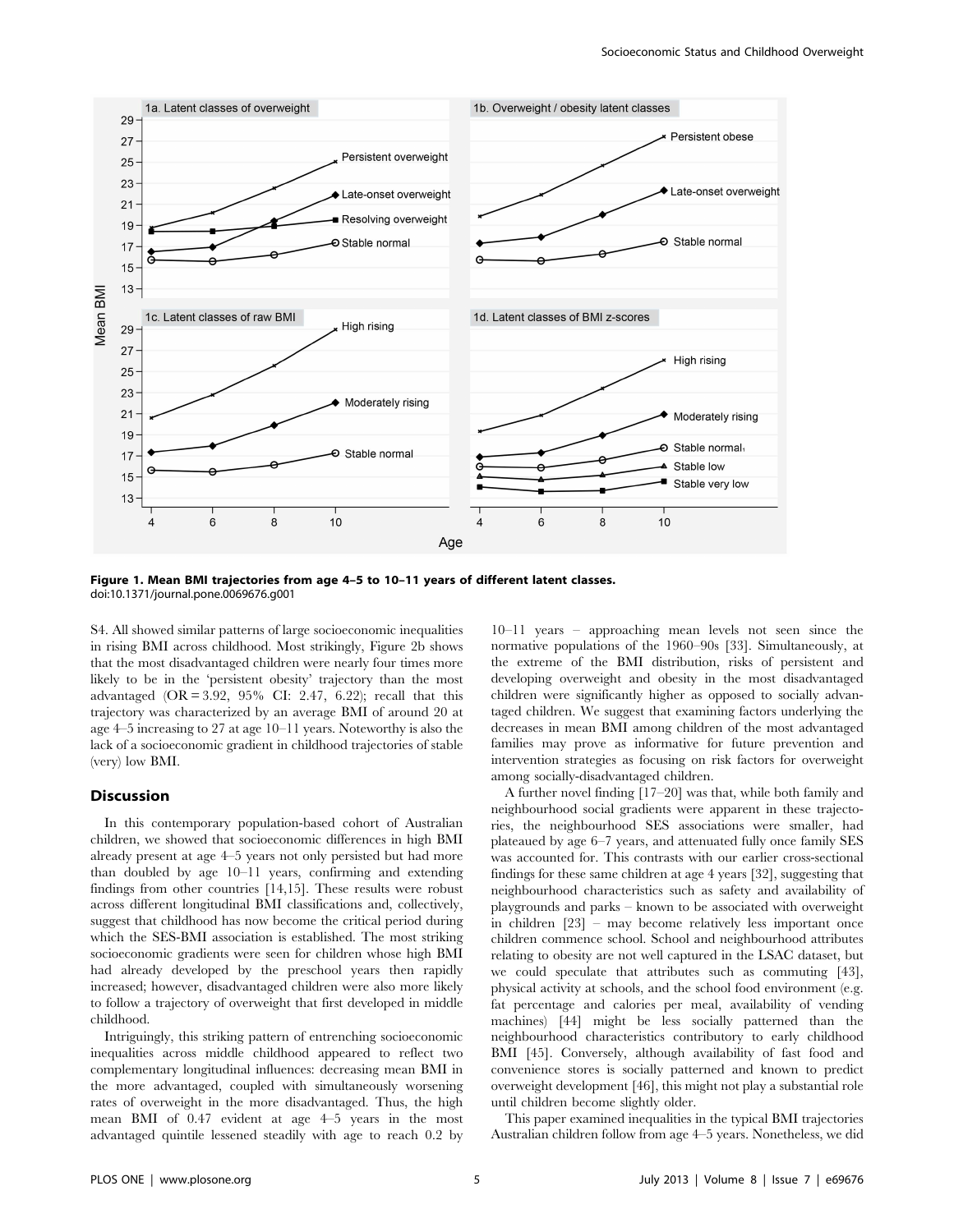| Table 2. Prevalence of weight trajectory classes by family |                                                         |                |                                                   |                          | and neighbourhood socioeconomic status. |                                                                |                  |      |                                                                            |                    |
|------------------------------------------------------------|---------------------------------------------------------|----------------|---------------------------------------------------|--------------------------|-----------------------------------------|----------------------------------------------------------------|------------------|------|----------------------------------------------------------------------------|--------------------|
|                                                            | % children in weight trajectory per family SES quintile |                |                                                   |                          |                                         | % children in weight trajectory per neighbourhood SES quintile |                  |      |                                                                            |                    |
|                                                            |                                                         |                |                                                   |                          |                                         |                                                                |                  |      |                                                                            |                    |
| Latent class                                               | Most advantaged                                         |                | 2 <sup>nd</sup> quintile 3 <sup>rd</sup> quintile | 4 <sup>th</sup> quintile | Most disadvantaged                      | Most advantaged                                                |                  |      | 2 <sup>nd</sup> quintile 3 <sup>rd</sup> quintile 4 <sup>th</sup> quintile | Most disadvantaged |
| Trajectories of overweight                                 |                                                         |                |                                                   |                          |                                         |                                                                |                  |      |                                                                            |                    |
| Persistent overweight                                      | 8.9                                                     | 13.5           | 14.0                                              | 17.1                     | 19.1                                    | 11.8                                                           | 13.9             | 13.5 | 15.5                                                                       | 17.3               |
| Late overweight                                            | $\begin{bmatrix} 1 \\ 1 \end{bmatrix}$                  | 11.6           | 15.0                                              | 15.0                     | 16.1                                    | 11.8                                                           | 14.4             | 12.9 | 13.8                                                                       | 15.7               |
| Resolving overweight                                       | 2.9                                                     | 2.3            | $\frac{30}{5}$                                    | 2.6                      | 2.9                                     | 2.8                                                            | 2.3              | 2.8  | 2.9                                                                        | 2.9                |
| Stable normal weight                                       | 77.0                                                    | 72.6           | 68.0                                              | 65.2                     | 61.9                                    | 73.6                                                           | 69.5             | 70.8 | 67.8                                                                       | 64.2               |
| Trajectories of overweight and obesity                     |                                                         |                |                                                   |                          |                                         |                                                                |                  |      |                                                                            |                    |
| Persistent obese                                           | 3.4                                                     | 7.2            | 6.6                                               | 8.9                      | 11.5                                    | 5.3                                                            | 6.2              | 6.5  | $\overline{8}$ .                                                           | 10.7               |
| Late overweight                                            | 15.8                                                    | 16.6           | 21.8                                              | 22.2                     | 23.1                                    | 17.3                                                           | 20.8             | 19.1 | 20.7                                                                       | 21.2               |
| Stable normal weight                                       | 80.3                                                    | 76.2           | 71.6                                              | 68.9                     | 65.4                                    | 77.4                                                           | 73.0             | 74.4 | 71.2                                                                       | 68.1               |
| <b>Trajectories of BMI</b>                                 |                                                         |                |                                                   |                          |                                         |                                                                |                  |      |                                                                            |                    |
| High rising                                                | 2.7                                                     | 4.9            | 4.2                                               | 6.9                      | 8.4                                     | 3.8                                                            | $4.\overline{3}$ | 4.5  | 5.5                                                                        | 8.3                |
| Moderately rising                                          | 22.2                                                    | 23.2           | 28.4                                              | 29.8                     | 31.3                                    | 24.0                                                           | 27.0             | 26.3 | 28.0                                                                       | 28.9               |
| Stable normal weight                                       | 75.1                                                    | 71.9           | 67.3                                              | 63.3                     | 69.3                                    | 72.2                                                           | 68.7             | 69.2 | 66.5                                                                       | 62.8               |
| Trajectories of BMI z-scores                               |                                                         |                |                                                   |                          |                                         |                                                                |                  |      |                                                                            |                    |
| High rising                                                | 6.5                                                     | 10.8           | 10.9                                              | 13.9                     | 16.2                                    | 8.5                                                            | 10.6             | 10.6 | 12.6                                                                       | 15.0               |
| Moderately rising                                          | 26.9                                                    | 25.0           | 29.5                                              | 30.7                     | 30.7                                    | 27.3                                                           | 28.9             | 29.2 | 27.9                                                                       | 29.3               |
| Stable normal weight                                       | 40.9                                                    | 36.5           | 35.6                                              | 33.2                     | 31.0                                    | 39.0                                                           | 35.1             | 37.0 | 35.3                                                                       | 31.5               |
| Stable low                                                 | 20.6                                                    | 21.7           | 19.2                                              | 18.7                     | 17.4                                    | 20.4                                                           | 20.1             | 19.3 | 19.5                                                                       | 18.8               |
| Stable very low                                            | 5.1                                                     | $\overline{6}$ | 4.8                                               | 3.5                      | 4.8                                     | 4.9                                                            | 5.3              | 3.9  | 4.7                                                                        | 5.4                |
| doi:10.1371/journal.pone.0069676.t002                      |                                                         |                |                                                   |                          |                                         |                                                                |                  |      |                                                                            |                    |

Socioeconomic Status and Childhood Overweight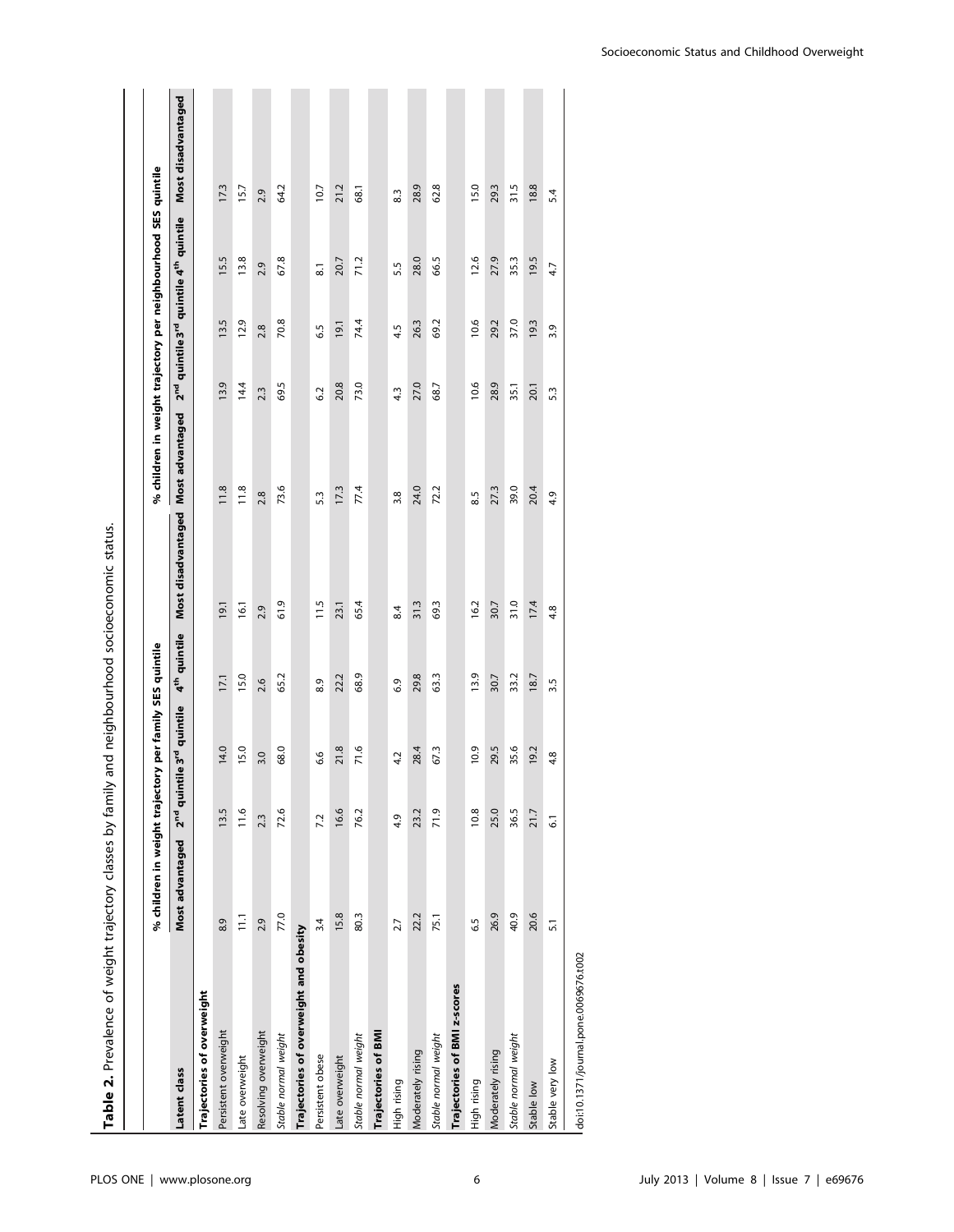Table 3. Association between socioeconomic status and longitudinal overweight trajectories from age 4–5 to 10–11 years.

| <b>SES</b> quintiles                                                                      |                     | OR for overweight trajectory per family SES quintile <sup>a</sup> |                               |                                        | OR for overweight trajectory per neighbourhood SES<br>quintile <sup>a</sup> |                               |  |  |
|-------------------------------------------------------------------------------------------|---------------------|-------------------------------------------------------------------|-------------------------------|----------------------------------------|-----------------------------------------------------------------------------|-------------------------------|--|--|
|                                                                                           | Persistent (n≈723)  | <b>Late-onset</b><br>$(n \approx 683)$                            | Resolving ( $n \approx 134$ ) | <b>Persistent</b><br>$(n \approx 723)$ | Late-onset<br>$(n \approx 683)$                                             | Resolving ( $n \approx 134$ ) |  |  |
|                                                                                           | OR (95% CI)         | OR (95% CI)                                                       | OR (95% CI)                   | OR (95% CI)                            | OR (95% CI)                                                                 | OR (95% CI)                   |  |  |
| Model 1: adjusted for confounders (Indigenous status and non-English speaking background) |                     |                                                                   |                               |                                        |                                                                             |                               |  |  |
| 2 <sup>nd</sup> quintile                                                                  | 1.61(1.19, 2.17)    | $1.11$ (0.80, 1.55)                                               | $0.86$ $(0.45, 1.65)$         | 1.29 (0.89, 1.87)                      | 1.32 (0.96, 1.83)                                                           | 0.87(0.44, 1.71)              |  |  |
| 3 <sup>rd</sup> quintile                                                                  | 1.78(1.30, 2.44)    | $1.54$ (1.13, 2.09)                                               | 1.18(0.67, 2.11)              | $1.23$ (0.87, 1.74)                    | 1.16 (0.81, 1.64)                                                           | 1.06 (0.56, 2.01)             |  |  |
| 4 <sup>th</sup> quintile                                                                  | 2.28 (1.69, 3.09)   | $1.60$ (1.15, 2.23)                                               | 1.08 (0.58, 2.00)             | $1.50$ (1.06, 2.12)                    | 1.31 (0.96, 1.80)                                                           | 1.15 (0.59, 2.23)             |  |  |
| Most disadvantaged                                                                        | 2.51(1.83, 3.43)    | 1.78 (1.28, 2.49)                                                 | 1.24(0.65, 2.36)              | <b>1.66</b> $(1.18, 2.33)$             | 1.55(1.12, 2.13)                                                            | 1.19 (0.65, 2.19)             |  |  |
| $P$ for trend                                                                             | < 0.001             | < 0.001                                                           | 0.38                          | 0.002                                  | 0.02                                                                        | 0.40                          |  |  |
| Model 2: model 1 additionally adjusted for birth weight and parental BMI                  |                     |                                                                   |                               |                                        |                                                                             |                               |  |  |
| 2 <sup>nd</sup> quintile                                                                  | $1.42$ (1.04, 1.93) | $1.02$ (0.73, 1.43)                                               | 0.79(0.41, 1.52)              | 1.22 (0.84, 1.78)                      | 1.27 (0.92, 1.76)                                                           | 0.85(0.43, 1.69)              |  |  |
| 3rd quintile                                                                              | 1.44 (1.05, 1.98)   | 1.34 (0.97, 1.84)                                                 | 1.04 (0.58, 1.87)             | 1.09(0.77, 1.54)                       | $1.07$ (0.75, 1.53)                                                         | $1.01$ $(0.52, 1.90)$         |  |  |
| 4 <sup>th</sup> quintile                                                                  | 1.75(1.28, 2.41)    | 1.35 (0.95, 1.91)                                                 | $0.93$ $(0.50, 1.75)$         | 1.20 (0.85, 1.70)                      | 1.13 (0.83, 1.56)                                                           | 1.02 (0.52, 1.98)             |  |  |
| Most disadvantaged                                                                        | 1.90(1.36, 2.67)    | 1.48(1.02, 2.14)                                                  | 1.07 (0.55, 2.09)             | 1.33 (0.95, 1.86)                      | 1.34 (0.97, 1.85)                                                           | 1.05(0.57, 1.94)              |  |  |
| $P$ for trend                                                                             | < 0.001             | 0.02                                                              | 0.71                          | 0.12                                   | 0.19                                                                        | 0.73                          |  |  |
| Model 3: model 2 with mutual adjustment for family and neighbourhood SES                  |                     |                                                                   |                               |                                        |                                                                             |                               |  |  |
| 2 <sup>nd</sup> quintile                                                                  | 1.41(1.02, 1.93)    | $1.01$ $(0.73, 1.44)$                                             | $0.78$ $(0.40, 1.53)$         | 1.12(0.76, 1.65)                       | 1.20 (0.87, 1.66)                                                           | 0.85(0.43, 1.70)              |  |  |
| 3 <sup>rd</sup> quintile                                                                  | $1.42$ (1.02, 1.98) | 1.31 (0.96, 1.84)                                                 | 1.04 (0.57, 1.89)             | $0.96$ $(0.66, 1.38)$                  | $0.98$ $(0.68, 1.42)$                                                       | $1.00$ $(0.51, 1.94)$         |  |  |
| 4 <sup>th</sup> quintile                                                                  | 1.73(1.23, 2.44)    | 1.33 (0.92, 1.91)                                                 | 0.92 (0.48, 1.74)             | 1.03 (0.71, 1.49)                      | 1.02 (0.73, 1.43)                                                           | $1.01$ $(0.50, 2.01)$         |  |  |
| Most disadvantaged                                                                        | 1.88(1.30, 2.72)    | 1.47(1.01, 2.18)                                                  | 1.05(0.51, 2.13)              | $1.09$ (0.76, 1.58)                    | 1.18 (0.84, 1.65)                                                           | 1.03 (0.54, 1.97)             |  |  |
| $P$ for trend                                                                             | < 0.001             | 0.006                                                             | 0.45                          | 0.31                                   | 0.35                                                                        | 0.62                          |  |  |

Footnotes. Significant ORs in bold.

<sup>a</sup>Reference categories: "Stable normal weight" (n≈3409) for trajectories; "Most advantaged quintile" for SES.

doi:10.1371/journal.pone.0069676.t003

adjust our models for two factors – child birth weight and parental BMI – for which there was strong pre-existing evidence of a link with BMI. For example, parental anthropometrics could influence childhood overweight via foetal over-nutrition [24,26] as well as shared postnatal obesogenic environmental and lifestyle factors, such as diet quality, physical activity and sedentary behaviours [21,22]. However, the fact that family SES continued to strongly predict the most concerning BMI trajectories even after adjusting for birth weight (which contributed very little to the models) and parental BMI illustrates the importance of prioritizing research into the causal, and potentially modifiable, mechanisms underlying these associations.

Contrary to our initial hypothesis and despite the mean BMI improvements in advantaged children, we found no evidence for a socioeconomic gradient in resolving overweight. Overweight in young children may resolve due to changes in lifestyle or eating habits. However, the lack of a social gradient in this trajectory suggests that resolution may be more genetically than environmentally or behaviourally driven. 'Resolving overweight' may also partly reflect a natural phenomenon of 'regression to the mean' where a period of rapid growth tends to be followed by a period of slower growth and normalisation in relation to peers [29]. Although representing only 3% of the LSAC cohort, these children comprise a sizable proportion (16%) of those who were initially overweight or obese. Further research into this potentiallyimportant group could therefore offer valuable insights to inform prevention and treatment approaches. Finally, neither family nor neighbourhood SES was associated with childhood trajectories of low BMI in our study, suggesting that the socioeconomic

inequalities in underweight – still strong in developing countries [47] – may be weakening in primary school-aged children in wealthy countries.

Strengths of the present study were its large population-based sample, repeatedly measured BMI, the availability of validated measures of both family and neighbourhood SES, and the robustness of findings to a variety of BMI classifications used to model trajectories. The different BMI classifications yielded a large degree of congruence with only some points of difference, which collectively supported our conclusions about social inequalities across a range of different patterns of BMI and overweight. While some BMI trajectories mirrored those previously reported [17– 20], the resolving overweight trajectory was novel. This suggests that future research might benefit from similar empirical approaches to capture the changing shape of the obesity epidemic as it continues to rapidly evolve.

Limitations included the use of BMI as a proxy measure of adiposity because it may misclassify certain children, particularly those with less severe overweight [48]. Nevertheless, even these children appear to have a greater risk of adverse health outcomes than those with lower BMI [48]. Families from disadvantaged areas are relatively underrepresented in LSAC but, by using sampling weights, we accounted at least partially for this imbalance. Further, despite the very high retention rates at every wave, data on child BMI were more often missing in these families. This may have lowered the prevalence estimates for the detrimental overweight trajectories because the prevalence is generally higher in the more disadvantaged group. However, the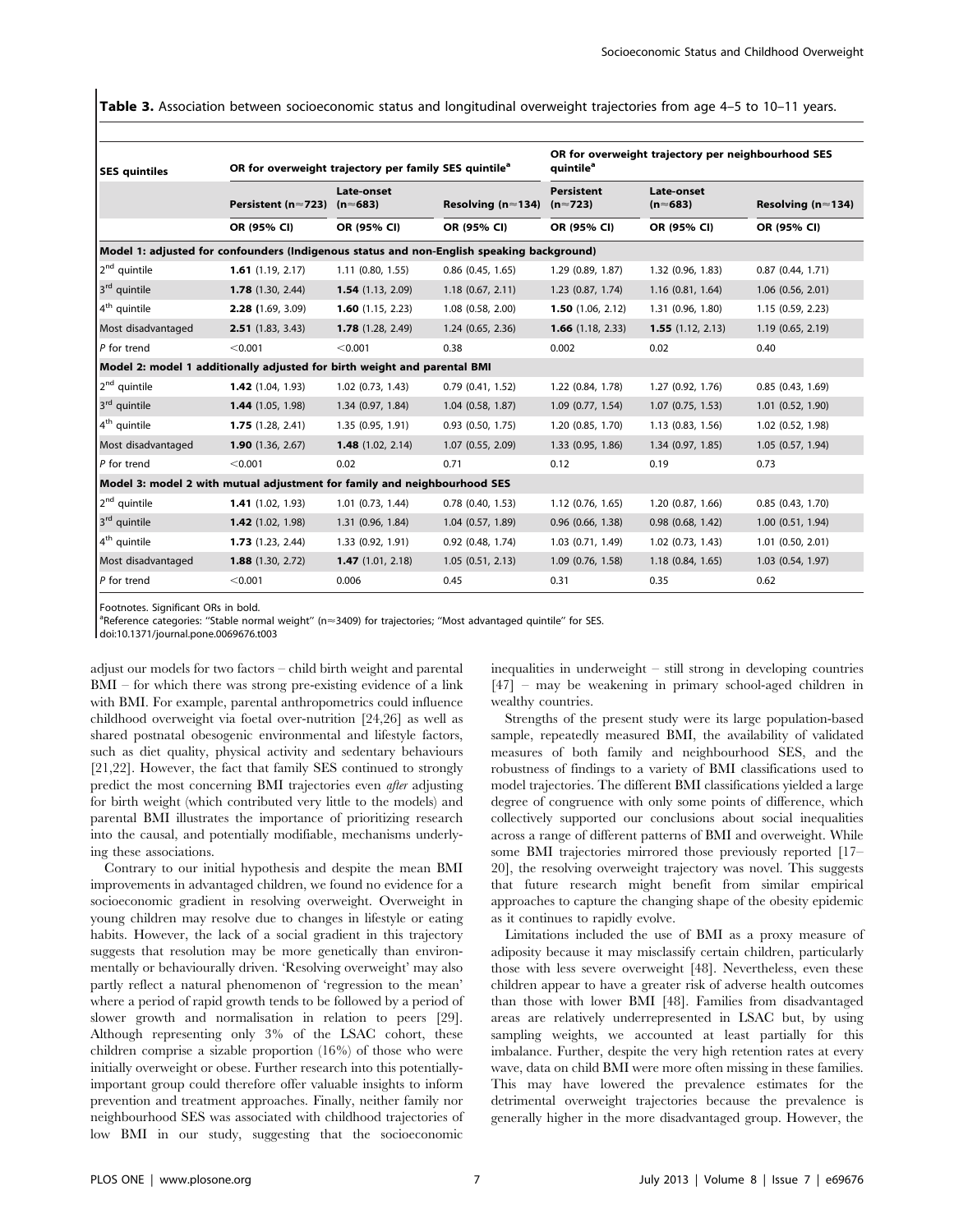

Figure 2. Association between family socioeconomic status and weight trajectories from age 4–5 to age 10–11 years based on different BMI classifications. Footnotes Figure 2. Hollow-Circles (O) represent ORs adjusted for confounders (Indigenous status and non-English speaking background) and diamond symbols (*¤*) represent ORs additionally adjusted for birth weight and parental BMI. Bars represent 95% CI. doi:10.1371/journal.pone.0069676.g002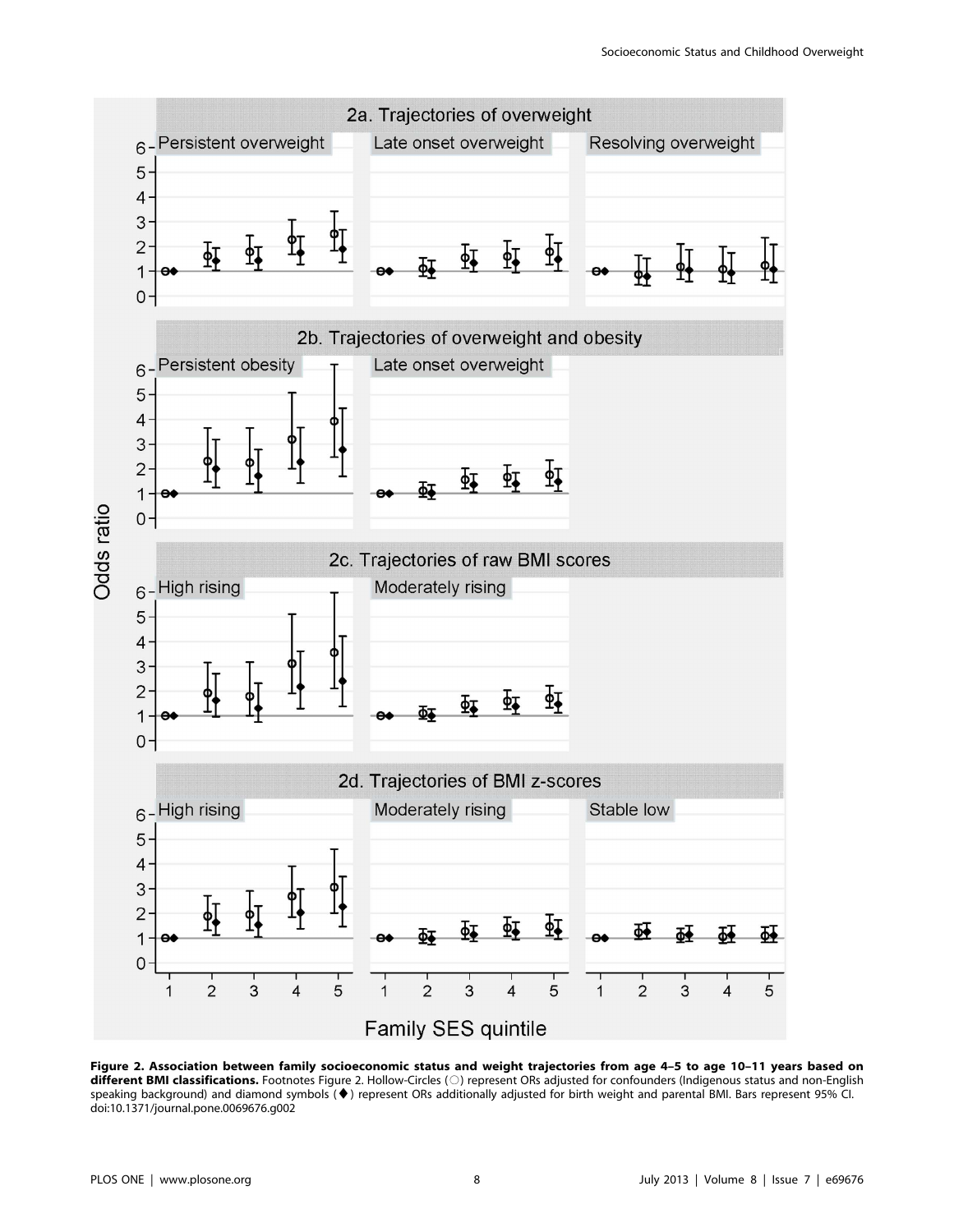spread of SES was sufficiently wide to observe substantial socioeconomic inequalities.

In summary, we suggest that childhood has now become the critical period during which the SES-BMI association is established. Clearly, targeting children with early overweight and low socioeconomic background – particularly those from socially disadvantaged families – must be a top intervention priority. Nonetheless, as vulnerability to unhealthy weight gain increases incrementally with each quintile further from the most advantaged, only whole-society approaches will eliminate overweightassociated morbidity. This supports an approach of universal health actions implemented with a scale and an intensity proportionate to the level of disadvantage [13].

## Supporting Information

# Table S1

(DOC)

# Table S2

(DOC)

## References

- 1. World Health Organization (2011) Obesity and Overweight, Fact Sheet No. 311. Available: http://www.who.int/mediacentre/factsheets/fs311/en/. Accessed: 12 November 2012.
- 2. Reilly JJ, Methven E, McDowell ZC, Hacking B, Alexander D, et al. (2003) Health consequences of obesity. Arch Dis Child 88: 748–752.
- 3. Wyatt SB, Winters KP, Dubbert PM (2006) Overweight and obesity: prevalence, consequences, and causes of a growing public health problem. Am J Med Sci 331: 166–174.
- 4. King T, Kavanagh AM, Jolley D, Turrell G, Crawford D (2006) Weight and place: a multilevel cross-sectional survey of area-level social disadvantage and overweight/obesity in Australia. Int J Obes 30: 281–287.
- 5. Wang Y, Beydoun MA (2007) The obesity epidemic in the United States– gender, age, socioeconomic, racial/ethnic, and geographic characteristics: a systematic review and meta-regression analysis. Epidemiol Rev 29: 6–28.
- 6. Galobardes B, Smith GD, Lynch JW (2006) Systematic review of the influence of childhood socioeconomic circumstances on risk for cardiovascular disease in adulthood. Ann Epidemiol 16: 91–104.
- 7. Agardh E, Allebeck P, Hallqvist J, Moradi T, Sidorchuk A (2011) Type 2 diabetes incidence and socio-economic position: a systematic review and metaanalysis. Int J Epidemiol 40: 804–818.
- 8. Sobal J, Stunkard AJ (1989) Socioeconomic status and obesity: a review of the literature. Psychol Bull 105: 260–275.
- 9. Booth ML, Wake M, Armstrong T, Chey T, Hesketh K, et al. (2001) The epidemiology of overweight and obesity among Australian children and adolescents, 1995–97. Aust N Z J Public Health 25: 162–169.
- 10. Shrewsbury V, Wardle J (2008) Socioeconomic status and adiposity in childhood: a systematic review of cross-sectional studies 1990–2005. Obesity (Silver Spring) 16: 275–284.
- 11. Stamatakis E, Wardle J, Cole TJ (2010) Childhood obesity and overweight prevalence trends in England: evidence for growing socioeconomic disparities. Int J Obes 34: 41–47.
- 12. Olds T, Maher C, Zumin S, Peneau S, Lioret S, et al. (2011) Evidence that the prevalence of childhood overweight is plateauing: data from nine countries. Int J Pediatr Obes 6: 342–360.
- 13. Marmot M (2010) Fair society, healthy lives: strategic review of health inequalities in England post-2010. Available: http://www. instituteofhealthequity.org/projects/fair-society-healthy-lives-the-marmotreview. Accessed 8 November 2012.
- 14. Howe LD, Tilling K, Galobardes B, Smith GD, Ness AR, et al. (2011) Socioeconomic disparities in trajectories of adiposity across childhood. Int J Pediatr Obes 6: e144–153.
- 15. Oliver LN, Hayes MV (2008) Effects of neighbourhood income on reported body mass index: an eight year longitudinal study of Canadian children. BMC Public Health 8: 16.
- 16. Wardle J, Brodersen NH, Cole TJ, Jarvis MJ, Boniface DR (2006) Development of adiposity in adolescence: five year longitudinal study of an ethnically and socioeconomically diverse sample of young people in Britain. Bmj 332: 1130– 1135.
- 17. Balistreri KS, Van Hook J (2011) Trajectories of overweight among US school children: a focus on social and economic characteristics. Matern Child Health J 15: 610–619.
- 18. Ventura AK, Loken E, Birch LL (2009) Developmental trajectories of girls' BMI across childhood and adolescence. Obesity 17: 2067–2074.

#### Table S3 (DOC)

# Table S4

(DOC)

## Acknowledgments

The Longitudinal Study of Australian Children is conducted in partnership between the Department of Families, Housing, Community Services and Indigenous Affairs (FaHCSIA), the Australian Institute of Family Studies (AIFS) and the Australian Bureau of Statistics (ABS). The findings and views reported are those of the authors and should not be attributed to FaHCSIA, AIFS or the ABS. We thank all the parents and children for their continuing support and participation in LSAC.

## Author Contributions

Conceived and designed the experiments: PWJ FKM JMN MW. Analyzed the data: PWJ FKM. Wrote the paper: PWJ. Supervised data analysis: FKM MW. Supervised drafting of manuscript: FKM JMN MW. Reviewed manuscript for important intellectual content: FKM JMN MW.

- 19. Li C, Goran MI, Kaur H, Nollen N, Ahluwalia JS (2007) Developmental trajectories of overweight during childhood: role of early life factors. Obesity 15: 760–771.
- 20. Pryor LE, Tremblay RE, Boivin M, Touchette E, Dubois L, et al. (2011) Developmental trajectories of body mass index in early childhood and their risk factors: an 8-year longitudinal study. Arch Pediatr Adolesc Med 165: 906–912.
- 21. Lindsay AC, Sussner KM, Kim J, Gortmaker S (2006) The role of parents in preventing childhood obesity. Future Child 16: 169–186.
- 22. Anderson CB, Hughes SO, Fuemmeler BF (2009) Parent-child attitude congruence on type and intensity of physical activity: testing multiple mediators of sedentary behavior in older children. Health Psychol 28: 428–438.
- 23. Carter MA, Dubois L (2010) Neighbourhoods and child adiposity: a critical appraisal of the literature. Health Place 16: 616–628.
- 24. Lawlor DA, Smith GD, O'Callaghan M, Alati R, Mamun AA, et al. (2007) Epidemiologic evidence for the fetal overnutrition hypothesis: findings from the mater-university study of pregnancy and its outcomes. Am J Epidemiol 165: 418–424.
- 25. Jansen PW, Tiemeier H, Looman CW, Jaddoe VW, Hofman A, et al. (2009) Explaining educational inequalities in birthweight: the Generation R Study. Paediatr Perinat Epidemiol 23: 216–228.
- 26. Simmons R (2008) Perinatal programming of obesity. Semin Perinatol 32: 371– 374.
- 27. Gray M, Smart D (2008) Growing up in Australia: The Longitudinal Study of Australian Children is now walking and talking. Family Matters 79: 5–13.
- 28. Freedman DS, Khan LK, Serdula MK, Dietz WH, Srinivasan SR, et al. (2005) The relation of childhood BMI to adult adiposity: the Bogalusa Heart Study. Pediatrics 115: 22–27.
- 29. Wen X, Kleinman K, Gillman MW, Rifas-Shiman SL, Taveras EM (2012) Childhood body mass index trajectories: modeling, characterizing, pairwise correlations and socio-demographic predictors of trajectory characteristics. BMC Med Res Methodol 12: 38.
- 30. Westwood M, Fayter D, Hartley S, Rithalia A, Butler G, et al. (2007) Childhood obesity: should primary school children be routinely screened? A systematic review and discussion of the evidence. Arch Dis Child 92: 416–422.
- 31. Force UPST (2010) Screening for obesity in children and adolescents: US Preventive Services Task Force recommendation statement. Pediatrics 125: 361– 367.
- 32. Wake M, Hardy P, Canterford L, Sawyer M, Carlin JB (2007) Overweight, obesity and girth of Australian preschoolers: prevalence and socio-economic correlates. Int J Obes 31: 1044–1051.
- 33. Kuczmarski RJ, Ogden CL, Guo SS, Grummer-Strawn LM, Flegal KM, et al. (2002) 2000 CDC Growth Charts for the United States: methods and development. Vital Health Stat 11: 1–190.
- 34. Cole TJ, Bellizzi MC, Flegal KM, Dietz WH (2000) Establishing a standard definition for child overweight and obesity worldwide: international survey. Bmj 320: 1240–1243.
- 35. Blackmore T, Gibbings J, Strazdins L (2006) Measuring the socio-economic position of families in HILDA & LSAC. ACSPRI Social Science Methodology Conference, University of Sydney.
- 36. Adhikari P (2006) Socio-Economic Indexes for Areas: Introduction, Use and Future Directions. Canberra: Australian Bureau of Statistics.
- 37. Bradbury B (2007) Child Outcomes and Family Socio-economic Characteristics. Final Report of the Project: LSAC Outcomes and the Family Environment. Sydney: Social Policy Research Centre.